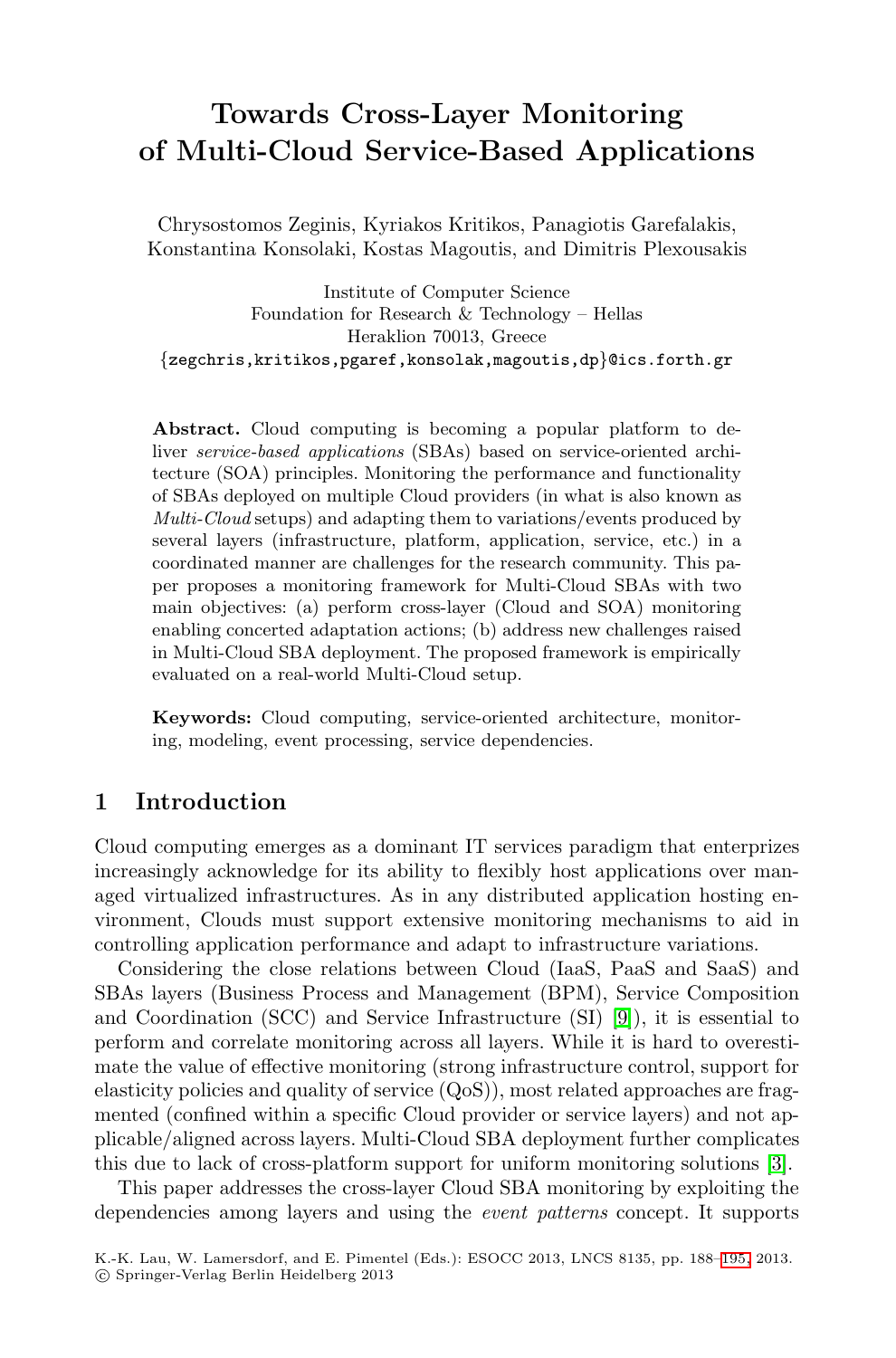<span id="page-1-0"></span>Multi-Cloud SBA deploym[en](#page-1-0)t by dist[rib](#page-3-0)uting a monitoring mechanism across Cloud providers. Our monitoring framework relies [on](#page-6-0) an event model to specify the possibl[e m](#page-6-1)onitored SBA events in a Cloud environment, and a component model to describe component dependencies [8] and capture system snapshots at any particular time point. Our evaluation indicates that collecting monitored events can be effectively distributed across Cloud providers. Event retrieval and publication towards a rule engine can be efficiently performed from any location.

The paper is structured as follows. Section 2 describes t[he](#page-7-3) [a](#page-7-3)rchitecture of our monitoring engine and implementation details. Section 3 introduces the event model. Section 4 evaluates aspects of our monitoring system. Section 5 describes related work. Finally, section 6 draws conclusions and fut[ure](#page-1-1) work directions.

### **2 Architecture Overview**

The architecture presented in this paper builds upon our previous work [10] on cross-layer SBA monitoring and adaptation, extending it to a Multi-Cloud setting. It comprises a Monitoring Engine, collecting cross-layer events during SBA execution, and an Adaptation Engine, performing cross-layer adaptation actions, which communicate events via a publish/subscribe mechanism (Figure 1). A Model Repository provides various information, such as service descriptions, Multi-Cloud deployment models, layer dependencies, and metric/SLA models.

In this Multi-Cloud setting, SBAs are deployed on various Clouds based on the provided requirements. Three monitoring components are used to perform monitoring at the SaaS, PaaS, and IaaS layers, while a manager retrieves their monitoring results, stores them at a time-series database, and reports detected violations via the publish/subscribe mechanism to Adaptation Engine instances.

This paper focuses primarily on the Monitoring Engine and Model Repository implementation in Multi-Cloud setups. We define monitored events using OWL-Q [6], a semantic and extensible QoS description model for SBAs. It is designed modularly, incorporating several independent QoS-based SBA description facets, such as QoS offers, requests, metrics, attributes and constraints (requirements/capabilities). The SaaS monitoring component uses the Astro monitoring

<span id="page-1-1"></span>

**Fig. 1.** Multi-Cloud deployment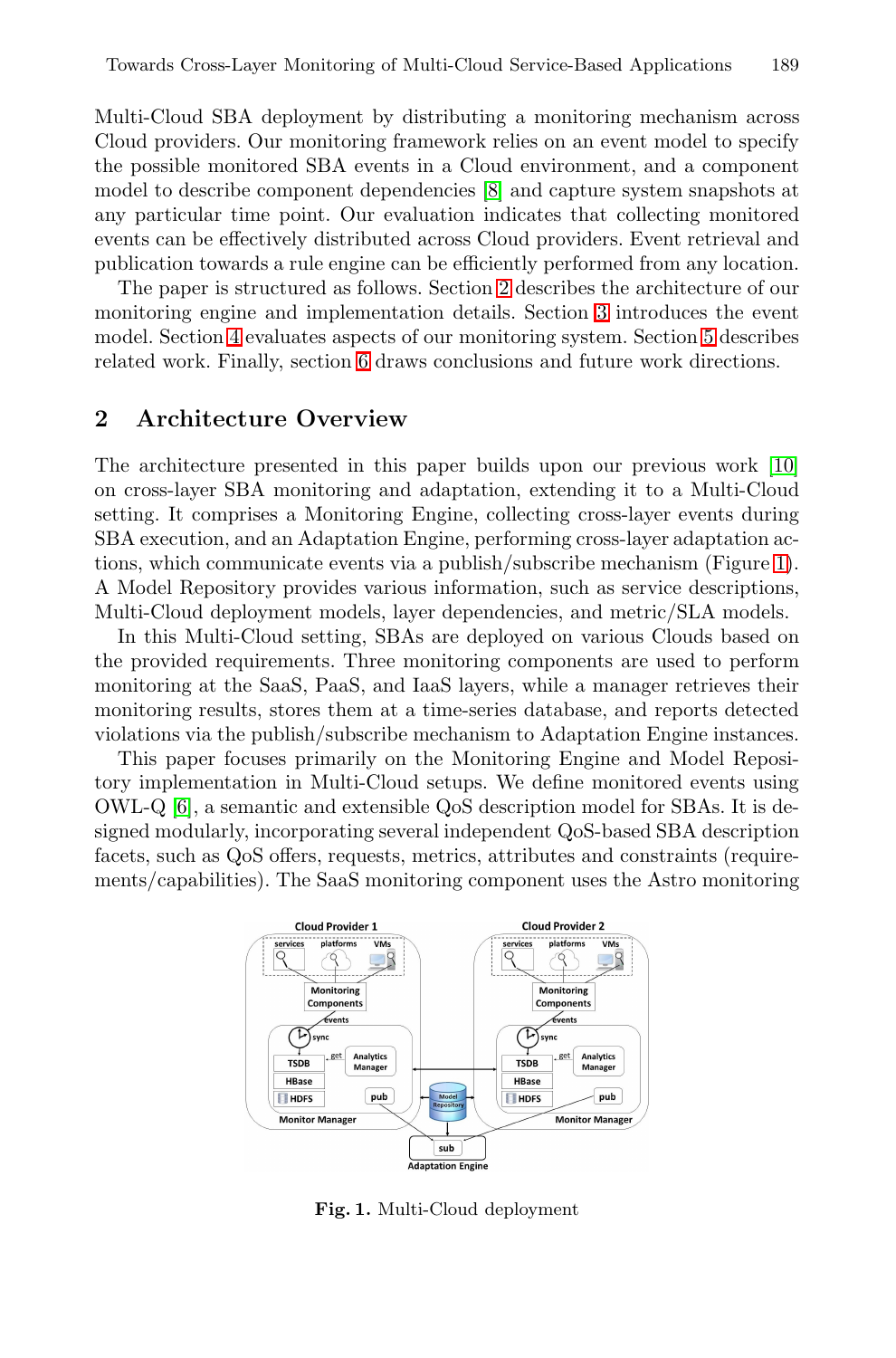190 C. Zeginis et al.

tool [2] to collect events at the BPM and SCC layers. The supported QoS attributes (metrics) include service/SBA execution time (min, max), throughput [\(min, max, av](http://www.nagios.org)erage) and availability.

The PaaS monitoring component exploits an existing cross-PaaS application management solution [11] which offers a Cloud technology-agnostic PaaS monitoring functionality and an SLA management layer, unifying diverse, providerspecific resource-level metrics. Supported metrics include application load, application and DB response time, and application container response time.

The IaaS monitoring component distinguishes between direct infrastructure monitoring and monitoring services offered by Cloud providers. We use Nagios (http://www.nagios.org) for direct monitoring of user-specified system resources and services via periodic checks on them. Monitored resources include memory usage, disk usage, and CPU load. We also use Amazon Cloudwatch as a Cloud monitoring service instance providing comprehensive monitoring for Cloud resources and applications run by customers on Amazon Web Services. To gain system-wide visibility of running EC2 VMs we enable a variety of metrics via the Cloudwatch API, including CPU utilization, disk read/write rate and volume of incoming/outgoing network traffic. Each Cloudwatch API request returns a datapoint that is handled as a monitored entity. Our requests are issued every few seconds to ensure that collected data are valid and can be reacted on at a reasonable latency.

Regarding event storing, standard solutions include stream processing engines and time-series databases (TSDBs). The former aim to meet stringent latency requirements when performing continuous queries on streaming data and minimize processing cost for large data sets. TSDBs differ as they focus more on persistent event storage and in performing *rollups* (e.g., aggregated metrics such as average, max, min) for user-specified intervals. Complex event processing (CEP) could also be exploited to aggregate events, but since we are interested to store both the raw events (even for a short period) and the rollups, our architecture [uses \(per-Cloud, federated\)](http://www.inf.usi.ch/carzaniga/siena) TSDBs. A variety of commercial and open source TSDBs can be used to handle timestamped events. We decided to use opensource OpenTSDB, a TSDB especially designed for distributed systems with high scalability requirements, to store monitored events.

A publish/subscribe mechanism handles transferring raw monitored events and TSDB rollups to the Adaptation Engine. Different adaptation engine instances may be deployed to distribute adaptation load across applications/ Clouds, each interested only in relevant events and rollups. We use the Siena (http://www.inf.usi.ch/carzaniga/siena) pub/sub event notification service for communicating events and rollups between TSDB and Adaptation Engine. Siena is expressive enough to capture all appropriate event information via an extensible data model without sacrificing scalability and performance during event delivery.

One of our approach's main goals is to identify particular *event patterns* occurring during SBA execution that lead to critical violations so as to enable selecting the appropriate cross-layer adaptation actions. Since the publishing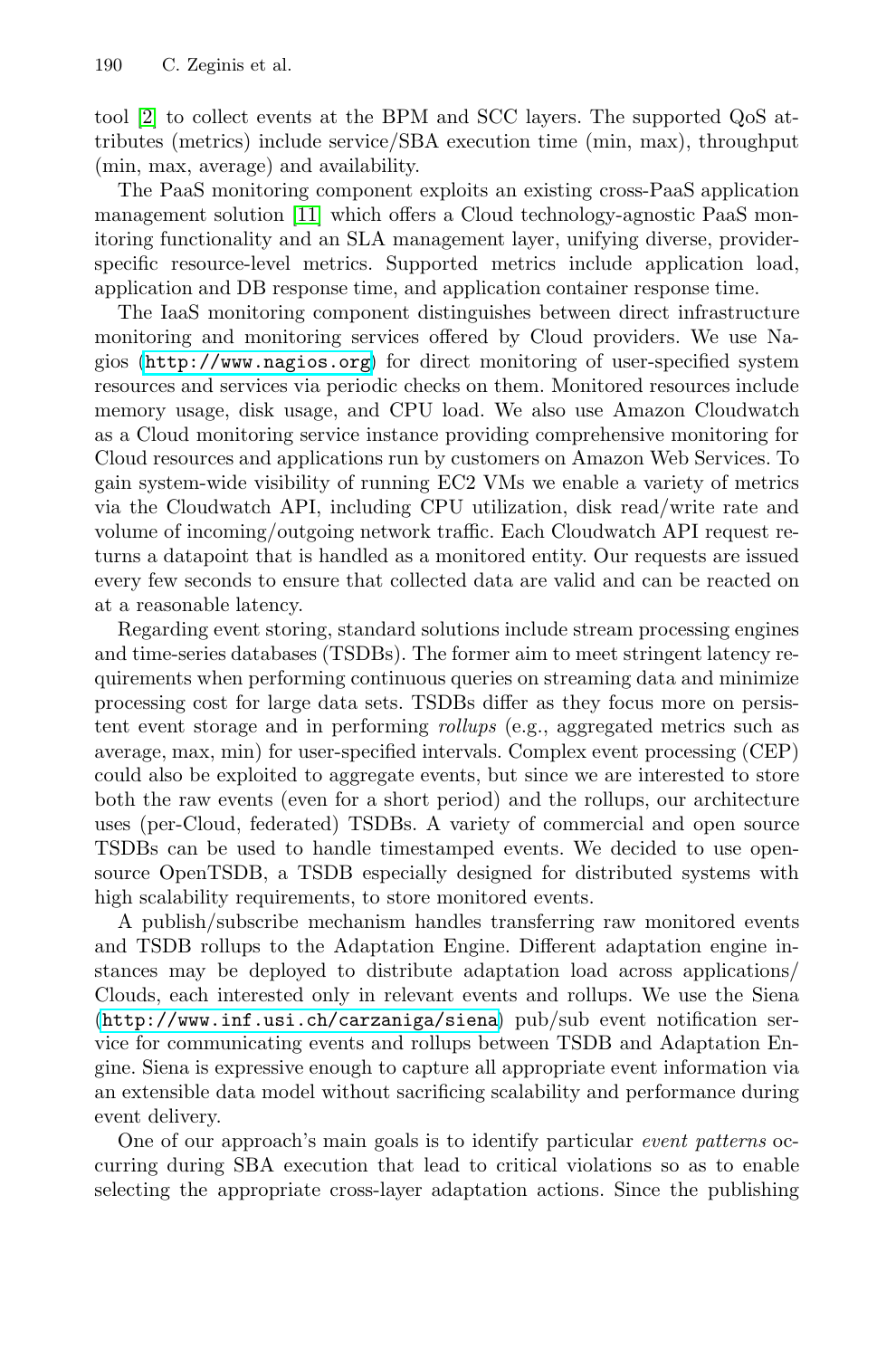order of events is significant, the Monitor Manager must time-synchronize them before being sent to the Adaptation Engine. Time synchronization is particularly important in Multi-Cloud settings as standard time synchronization solutions are rarely deployed across Cloud providers. Synchronized events are stored on a repository for post-processing to discover new patterns of interest in event [st](#page-7-4)reams. Various clock synchronization algorithms have been proposed to achieve temporal ordering of events produced by concurrent processes. The main approaches are those using logical clocks to create event sequence numbers and [those using](http://hbase.apache.org) physical clocks to synchronize events. Physical clock-based algorithms, adjust t[he system components](http://hadoop.apache.org) clocks based on server time or master machine time. As such algorithms are intended for use within intranets and require systematic adjustment of the machines' physical clock, a logical-clock algorithm seems more appropriate in a Multi-Cloud setting. We thus use Lamport's algorithm [7] to efficiently establish event ordering.

<span id="page-3-0"></span>Finally, regarding monitor manager functionality, monitored events from within each Cloud are directed to local TSDB, which uses HBase (http://hbase.apache.org) (a non-relational, distributed database) to organize the event time-series. HDFS (http://hadoop.apache.org), a distributed file system replicating data across all Cloud providers, handles time series storage. For high performance during event collection, each Cloud's local replica is updated eagerly; remote replicas are updated in a relaxed (asynchronous) manner. Reads are performed from local copies when available. The monitor manager includes the synchronize and publish mechanisms on top of OpenTSDB. An analytics manager queries OpenTSDB to retrieve row and aggregated data to perform analysis for the adaptation engine. Stored events are tagged with other source information (service/software component, hosting resource, Cloud provider).

#### **3 Event Model**

This section presents an event meta-model describing the most common monitored event types and patterns that occur during the Cloud SBA execution. This model (Figure 2) is generic enough and extensible to incorporate any other event type defined by domain-specific service providers. A respective XML schema was designed to guarantee the validity of concrete event models defined in XML.

The main model class is *Event*. Its *CompositeEvent* and *SimpleEvent* subclasses represent simple and composite events, respectively. Composite events comprise two other (simple or composite) events (the *first* and *second*) which map to a particular *ordering*. For instance, consider a hardware event comprising a CPU overload and low available memory events. Simple events has a source component (defined in a component model not provided in this paper due to space limitations) and belong to a specific Cloud layer (SaaS, PaaS, IaaS). SaaS events can be further located at the BPM or SCC layers. Events are also characterized by their criticality as warning, critical or successful. A simple event can either be *Functional* or *Non-Functional*. Functional events refer to operational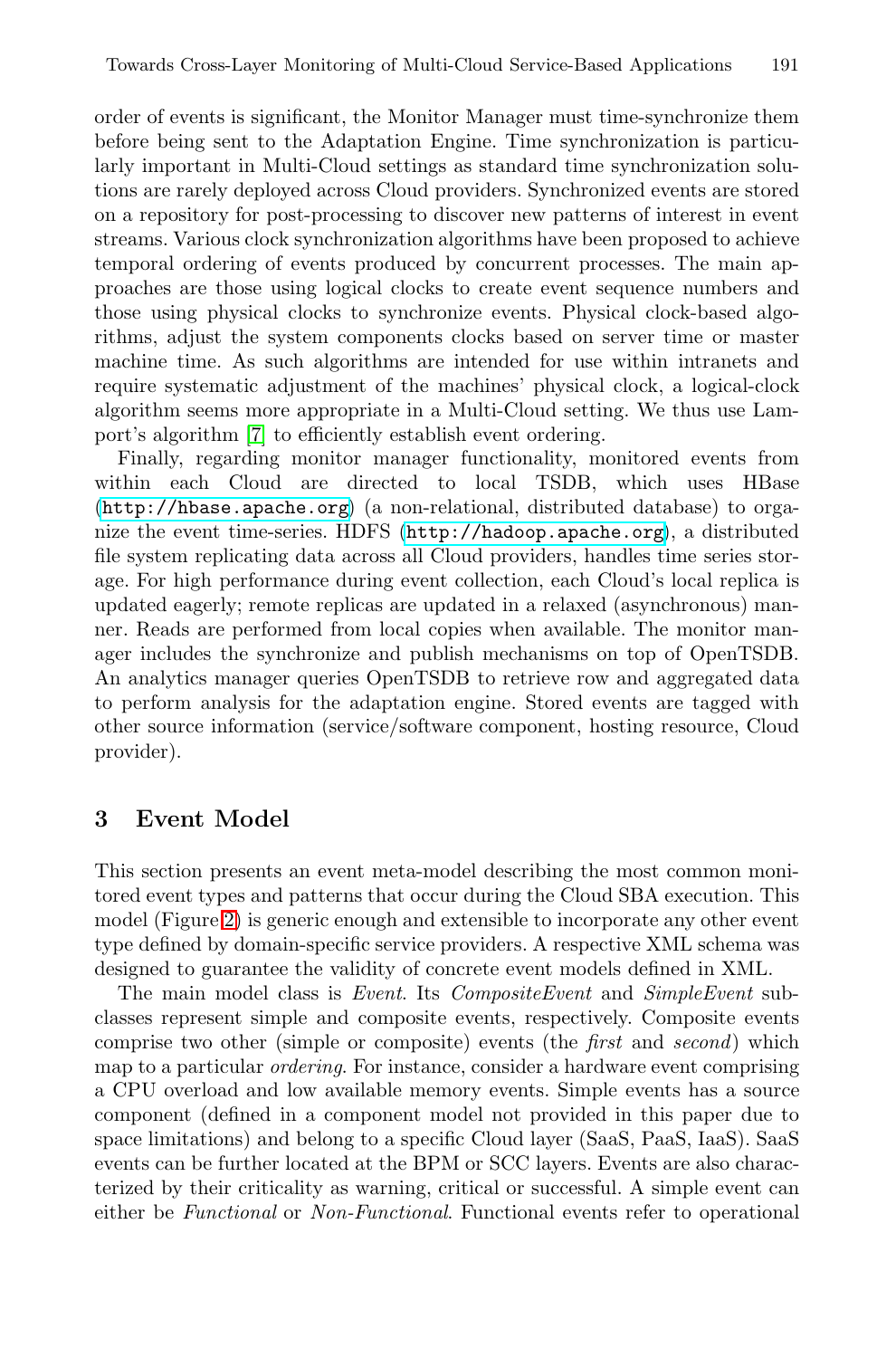

**Fig. 2.** The Event model

characteristics defining the overall SBA behavior, while non-functional events refer to quality attributes that are either measurable or get distinct qualitative values. Two additional and different classifications exist for non-functional events: (a) they can be classified as *KPI-violations*, *SLA-violations* or *contextModification* events, and (b) as numeric or string events. Sub-classes defined for functional events include: (a) *Process Model Modification*, (b) *Business Goal Modification*, *Software Event*, *I/O event*, *Hardware event*, and *Platform event*. Finally, the *EventPattern* class represents event pattern appearing during Cloud SBA execution and leading to critical violation events. Each event pattern has a (composite or simple) *causing event* and a simple *caused event*.

## **4 Evaluation**

This section describes an experimental evaluation of our monitoring architecture under three deployments: single TSDB server in single Cloud provider (simple setup  $1-1$ ; three TSDB servers in the same Cloud provider (scalability setup *3-1*); three TSDB servers in three different providers (one TSDB server in each Cloud, Multi-Cloud setup *3-3*). We use a monitored events dataset consisting of one million (1M) events comprising six metric types provided by the following sources: a service-level middleware based on the Astro monitoring tool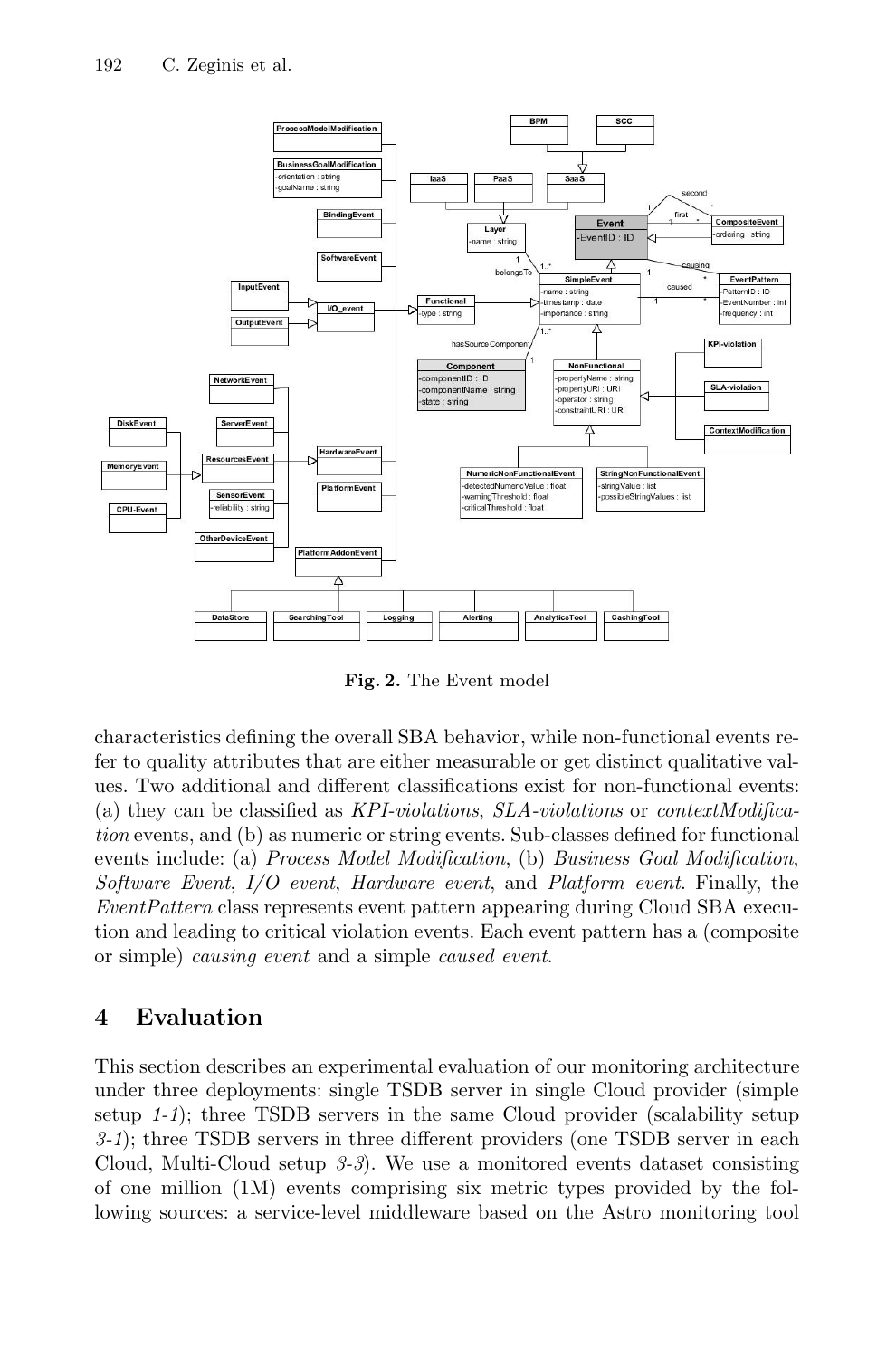

**Fig. 3.** TSDB read-query response time with varying scope under different setups

(Web service availability, execution time, and throughput); the Amazon Cloudwatch service (CPU utilization, data transfer, and disk usage metrics for underlying VMs). In our experiments, the Siena pub/sub mechanism retrieves events of interest from the 1M event TSDB dataset via HTTP queries reflecting Siena filters (e.g., with interest on specific metrics and/or event sources). Retrieved events are then passed to an adaptation engine (where no further action is taken).

Our first experiment evaluates the three setups in terms of TSDB query completion time with increasingly broader scope. The query ranges from returning 5K to 1M events out of the 1M event dataset. In the *1-1* setup, TSDB, HBase, and HDFS run on a single VM. In the *3-1* setup, the same software stack (TSDB, HBase, HDFS) is deployed on three VMs in a single Cloud provider (Flexiant). HDFS is configured with two data nodes (single replica per block) and a single name node (responsible for metadata). HBase is configured with two region servers and a single master. In the *3-3* setup the three VMs reside on different providers (one VM in Amazon, Microsoft Azure, and Flexiant) using the same HBase and HDFS configurations. In the *3-1*, *3-3* setups, the 1M event dataset is created on all three servers (each creates a different third of the dataset) and thus events are spread over the HBase region servers and HDFS data nodes.

Figure 3 summarizes our results. Queries with smaller scope (returning 5- 10K events out of 1M examined) perform similarly on all setups. As the scope increases, setups *3-1* and *3-3* outperform *1-1* due to simultaneously involving two HBase/HDFS servers for data retrieval. *3-1* seems to outperform *3-3* only for the 1M query due to cross-Cloud communication starting to impact overall time. Although that impact is small, replication will reduce it further since localcopy reads will mask the network latency of cross-Cloud communication.

Our next experiment measures the integrated (TSDB plus publish/subscribe engine) system performance focusing on end-to-end latency (time to complete one or more queries over 1M data points) and throughput (publish ops per second). Table 1 reports our results focusing on a single query going over 1M data points with increasing scope. Our results show that latency and throughput increase with an increasing number of publish-event operations. In practice such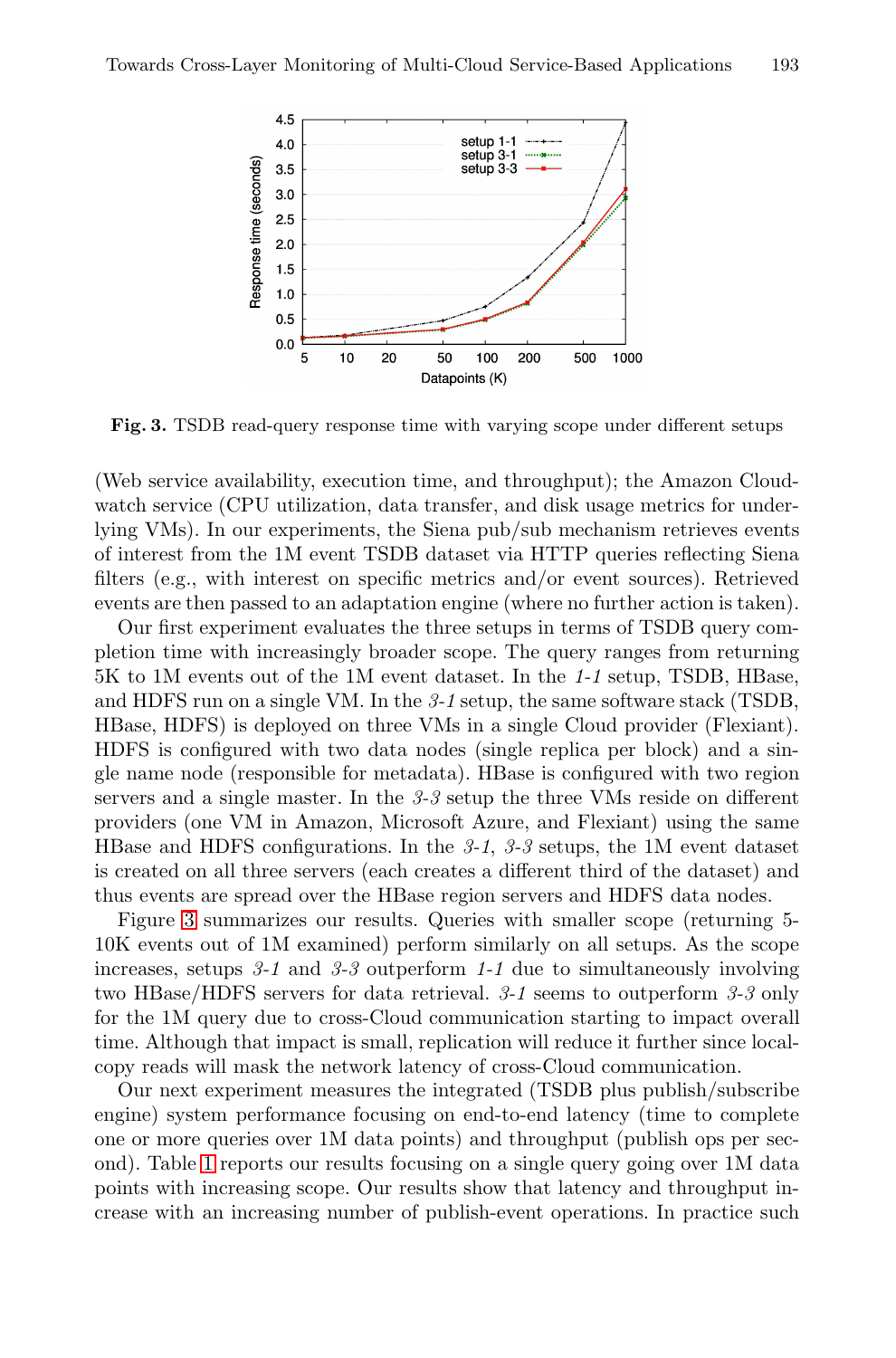<span id="page-6-0"></span>194 C. Zeginis et al.

**Table 1.** End-to-end (TSDB+Siena) response time, throughput under different setups

| Number of events published (K) $  5   10   50   100   200   500   1000$ |  |  |  |  |
|-------------------------------------------------------------------------|--|--|--|--|
| Single query latency (sec) $ 0.59 0.82 $ 1.5 2.21 3.68 7.65 11.88       |  |  |  |  |
| Single query throughput $(Kops/sec)$ 8.5 12.2 33.3 45.2 54.3 65.4 84.2  |  |  |  |  |

large queries are expected to hurt responsiveness. Smaller, more frequent queries should result into longer end-to-end latencies (although response time of individual event publish operations will [im](#page-7-5)prove) and lower aggregate throughput. Experiments with 100 consecutive queries over 10K data points each, publishing a total of 1M events, take 15 sec (compared to 11.88 sec with a single query) and result in a 67 Kops/sec throughput (compared to 84.2 Kops/sec for one query).

### **[5](http://www.irmosproject.eu) [Related](http://www.irmosproject.eu) [Work](http://www.irmosproject.eu)**

<span id="page-6-1"></span>While severa[l Cloud monitoring approaches hav](http://www.reservoir-fp7.eu)e been proposed, few comprehensively consider cross-layer issues. Alcaraz Calero et al. [1] present an analysis of a wide distributed monitoring solution set analyzing the features, requirements, [and topology of a cross-lay](http://www.visioncloud.eu)er monitoring system for Cloud computing. A number of EU-funded research projects are currently examining Cloud monitoring solutions: IRMOS (http://w[ww.irmosproject.eu](http://www.cloud4soa.eu)) offers a Cloud infrastructure, comprising a service management system acting as a link between SaaS and IaaS to manage the application service component negotiation, reservation, execution and monitoring. RESERVOIR (http://www.reservoir-fp7.eu) introduces the Lattice non-int[rus](#page-7-6)ive monitoring framework for Cloud applications. Lattice features probes to collect and transmit data to the service management part. VI-SION Cloud [\(](#page-7-7)http://www.visioncloud.eu) proposes a monitoring framework able to aggregate events, apply rules on them, and generate new events, representing complex system states. Cloud4SOA (http://www.cloud4soa.eu) proposes a cross-PaaS management and mo[nit](#page-7-1)oring system for applications hosted on multiple Clouds, to ensure that their performance consistently meets expectations and Cloud resources are being effectively utilized. In terms of cross-layer SBA monitoring, Guinea et al. [5] present an integrated approach for multilayered SBA monitoring and adaptation which is based on a variant of MAPE control loops. Gjørven et al. [4] propose a coarse-grained approach exploiting mechanisms across SCC and SI layers in a coordinated fashion to support both monitoring and adaptation. All these related approaches do not consider all layers (Cloud and SOA) as well as Multi-Cloud setups (see [3] for an overview), while their main target is on non-functional properties. Our approach's main strength is that it deals with both service and Cloud-based applications while considering challenges raised in a Multi-Cloud environment.

### **6 Conclusions and Future Work**

We have presented a cross-layer monitoring framework for Multi-Cloud SBAs. The framework integrates monitoring mechanisms within each Cloud layer and